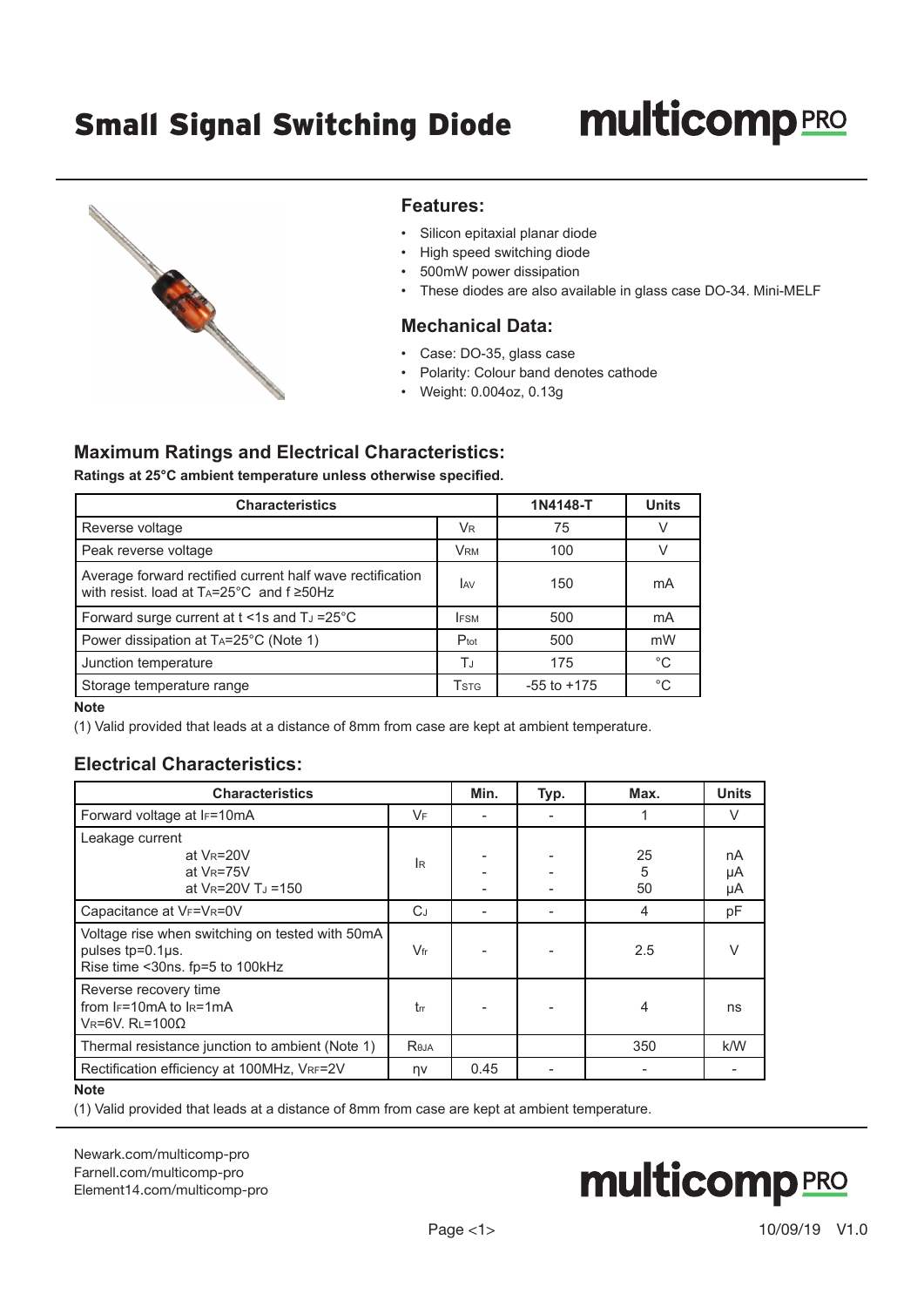



#### FIG.3 -- ADMISSIBLE REPETITIVE PEAK FORWARD CURRENT VERSUS PULSE DURATION



**FIG.4 - RECTIFICATION EFFICIENCY MEASUREMENT CIRCUIT** 



[Newark.com/multicomp-](https://www.newark.com/multicomp-pro)pro [Farnell.com/multicomp](https://www.farnell.com/multicomp-pro)-pro [Element14.com/multicomp-pro](https://element14.com/multicomp-pro)